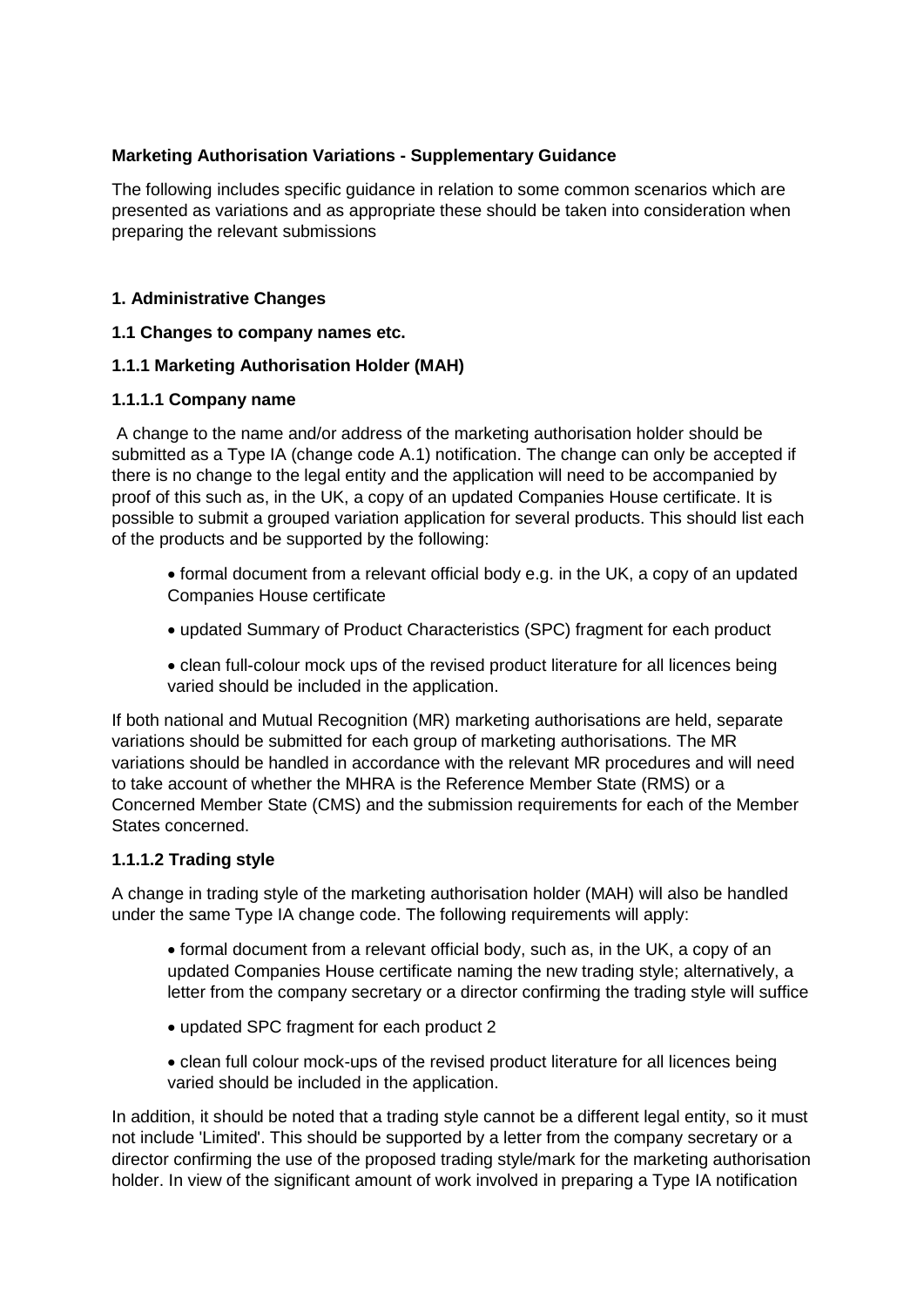concerning the change code A.1 change (which potentially affects a large number of marketing authorisations) and the fact that, under the procedure, any deficient application will not be accepted. MAHs are strongly recommended to contact the MHRA at variationqueries@mhra.gsi.gov.uk for advice, prior to submitting.

# **1.2.1 Type IA notifications**

### **1.2.1.1 Interpretation of implementation**

For quality changes, implementation is when the company makes the change in its own Quality System.

This interpretation allows companies to manufacture conformance batches and generate any needed stability studies to support a Type IAIN variation before making an immediate notification because the change will not be made in their own Quality System until these data are available.

For changes to the pharmacovigilance system, 'implementation' is when the Company makes the change in its pharmacovigilance system (i.e. when it internally approves the summary of pharmacovigilance system incorporating the changes).

For product information, it is when the Company internally approves the revised product information. The revised product information should normally be used in the next packaging run.

#### **Additional guidance relating to changes impacting product information**

Type IA variations impacting product information, including packaging should be implemented in practice in accordance with CMD(h) guidance, i.e. normally at the next packaging run.

Any required changes should be introduced into packaged product at the earliest opportunity, especially if they concern important safety related changes. However, in instances where it is not logistically possible to implement the change at the next packaging run, then the change may be implemented at a subsequent packaging run. If 3 this is the case, any required changes should nevertheless be incorporated into any new packs being batch released, at the latest, within 6 months of the actual implementation date, which should be specified in any Type IA/IAIN notification form submitted to the MHRA.

In addition, the Qualified Person should not certify a medicinal product for release to the market if, at the time of certification, the relevant elements of the product information have not been updated with the new information within the required six months period following internal approval (implementation), unless a different timeframe has otherwise exceptionally been agreed with the MHRA. In the event that there is likely to be any difficulty in meeting the 6 months period, please contact [variationqueries@mhra.gsi.gov.uk](mailto:variationqueries@mhra.gsi.gov.uk)

## **2. General Advice**

#### **2.1 Variations fees – complex fees**

The legal basis for charging fees is described in The Medicines (Products for Human Use Fees) Regulations [SI 1995/116] as subsequently amended. Variations accompanied by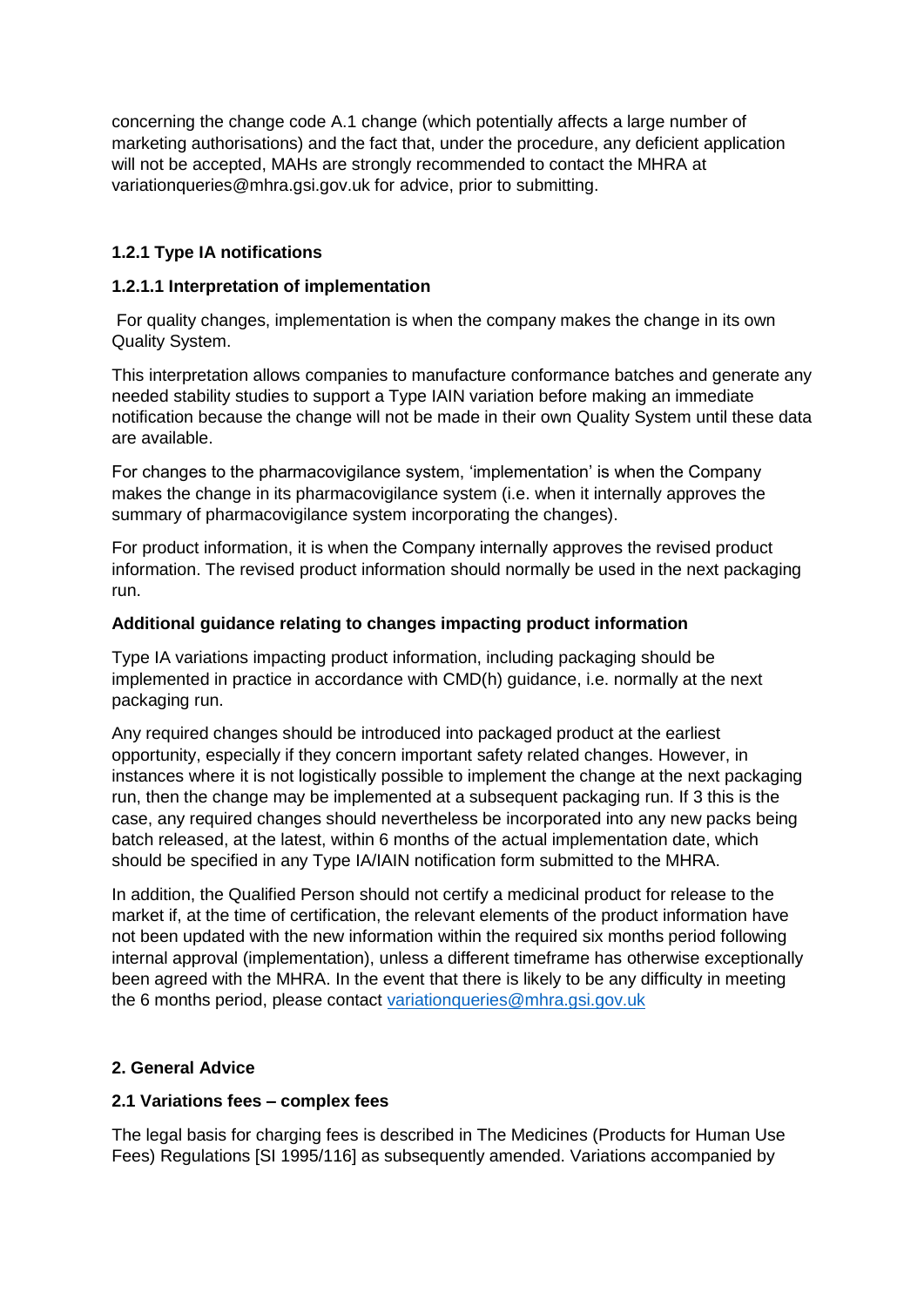extensive and complex data are charged a higher fee to take account of the additional work involved in the assessment.

The following quality changes will attract a complex fee:

### **Quality changes**

- reformulation of the product introducing a novel excipient that has previously not been included in a medicinal product
- a new route of synthesis that has not previously been assessed and a Ph. Eur. Certificate of Suitability is not available\*
- new method of sterilisation of the product\*
- new container materials for a sterile product\*
- new active ingredient manufacturer not previously approved to manufacture the active ingredient concerned and who does not hold a Ph. Eur. Certificate of Suitability for the substance concerned\*.
- flu Vaccine new manufacturer or process
- reformulation of the product that is supported by bioavailability studies change in the product's preservative system
- change in excipients which significantly affects the pharmaceutical or therapeutic properties.

\* specific to the active ingredient.

### **Clinical changes**

- variation applications supported by the results of clinical trials or other data (including pharmacological and toxicological tests as well as extensive evidence from post marketing experience or publications) that need to be newly assessed are classed as Type II Complex variations and will attract a 4 complex fee. SPC changes for established generic products would attract a standard fee provided it is not necessary for the proposed amendments to be supported by clinical data and they are solely for the purpose of updating the generic licence to the level of the brand leader
- if you are submitting separate related variations and only one is supported by clinical data, that variation will attract a complex fee and the others will attract a standard fee
- if two or more concurrent applications are supported by substantial amounts of data each, that have not previously been assessed, they will each attract a complex fee
- it should be noted that the application would fall into the Extended Type II Complex Variation Application fee category if the changes in indications for use are:
- a) in a therapeutic area for which the product was not previously indicated for use; or
- **b)** in respect of an organ, or any other part of the human body for which the product was not previously indicated for use, if the application is supported by data which comprises or includes the results of clinical trials or physicochemical, microbiological or pharmacological and toxicological tests.

## **2.2 Own label supplier/distributor**

An own label supplier relates to situations where a medicinal product is marketed in the livery of a company which is different to that of the MAH and possibly under a different product name. In these situations, in addition to the details of the MAH, the product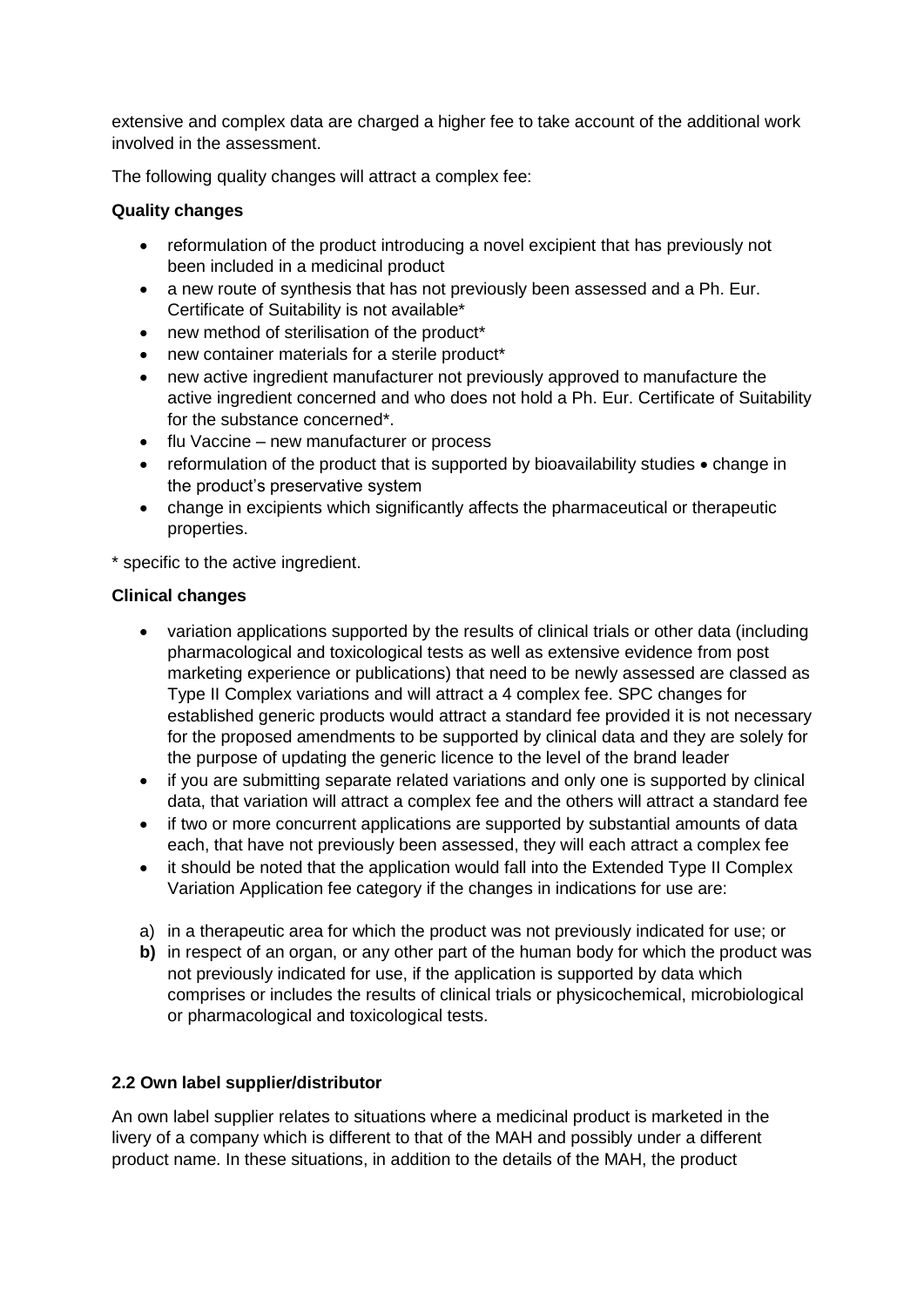information will also include details of the own label supplier/distributor. This guidance is specific to the UK and is consequently not relevant for other Member States

States. Own label distribution can apply to any UK Marketing Authorisation. However, the possible inclusion of a separate product name is restricted to purely UK Marketing Authorisations only and as a consequence it is important to note that additional product names will not be permitted to any Marketing Authorisation which has been authorised under the mutual recognition or decentralised procedures

The following changes concerning own label suppliers/distributors will be handled under Type IB change code B.II.b.1.z:

- The addition of an own label supplier/distributor, including a possible new product name
- A change to the trading style of an own label supplier.

The following changes concerning own label suppliers/distributors will be handled under Type 1A change code A5:

• A change to the name and/or address of an own label supplier that is not linked to the product name. (If appropriate, an updated wholesale dealer's licence should be provided.)

These changes will need to be accompanied by the following:

- A copy of a wholesale dealer's licence, where relevant
- Colour mock-ups with all changes clearly highlighted.

The following changes concerning own label suppliers/distributors will be handled under Type IA change code A7:

• Deletion of own label supplier/distributor, including the deletion of any associated product name.

## **2.3 Variations to Marketing Authorisations where UK is CMS**

For Type IA and Type IB applications in the Mutual Recognition (MR) procedure the Reference Member State (RMS) has the responsibility of acknowledging or assessing the variations on behalf of the involved CMSs.

The CMS is not normally involved in the assessment of Type IB applications, with the exception of changes to product names (change code A2), pack sizes (change code B.II.e.5), and all variations under the C.I.1- C.I.3 and C.I.6.b – C.I.7 codes as well as C.I.z. In these cases, as appropriate the CMS will send comments to the RMS. The RMS will inform the MAH of the acceptability of the application and therefore acknowledgement and approval letters will not be issued by the MHRA where the UK is CMS.

Please note that where the patient information leaflet (PIL) and Summary of Product Characteristics (SPC) have been amended as a result of the variation, the English language versions will need to have been received and agreed where appropriate with the assessor.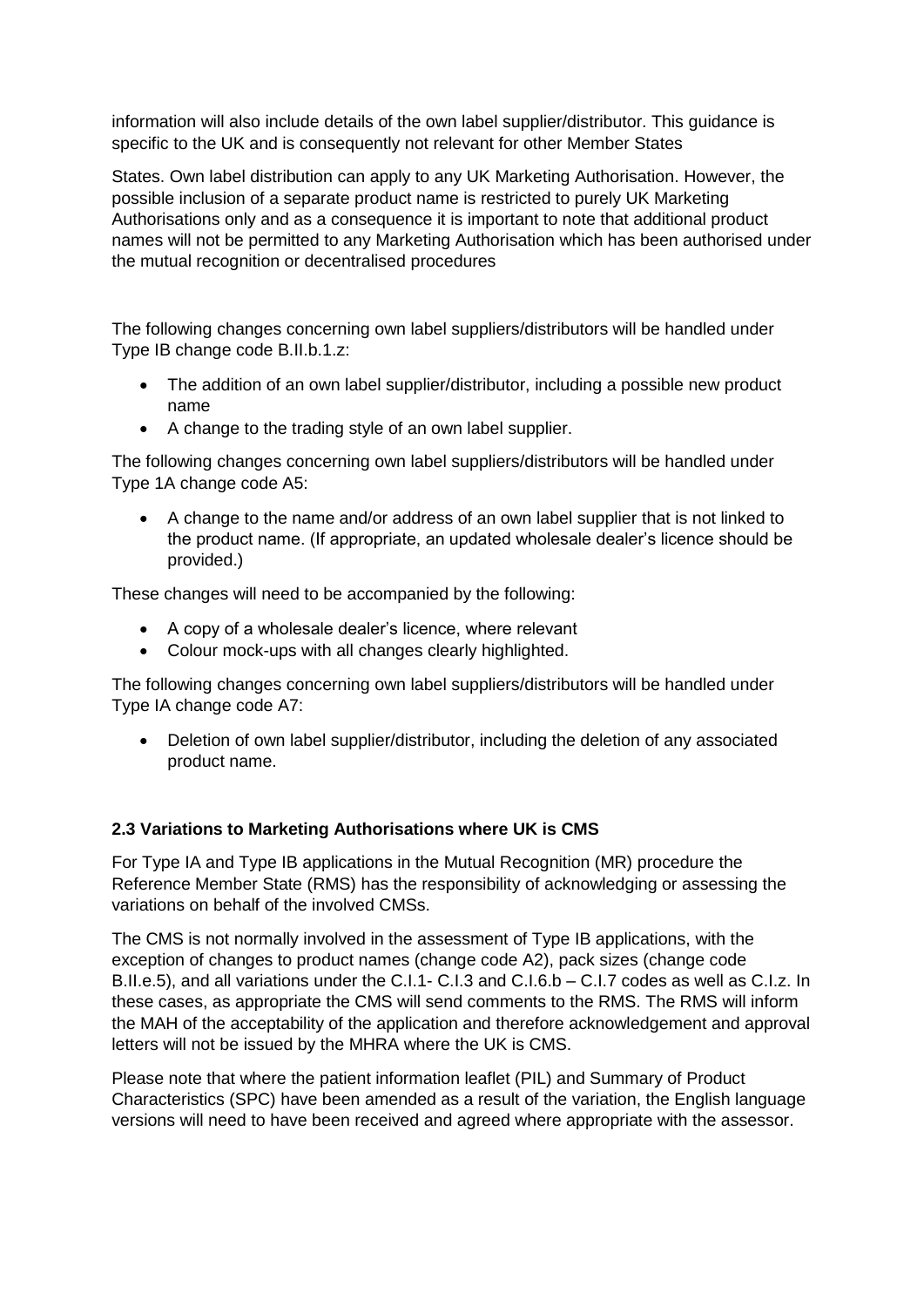### **3. Quality Changes**

### **3.1 Active ingredient**

### **3.1.1 Change to the European Pharmacopoeia monograph of an active ingredient**

In the event that the monograph for a specific active substance is updated, a Type IA (change code B.III.2.b) variation should normally be submitted. However, there is no need to notify the competent authorities if all the following apply:

- There is an updated monograph of the European Pharmacopoeia or a national pharmacopoeia of a Member State
- the dossier of an authorised medicinal product already refers to the 'current edition' of the specific monograph

## **3.1.2 Changes to Active Substance Master Files (ASMFs)**

ASMF holders are responsible for notifying Marketing Authorisation Holders (MAH) of any changes to the content of any ASMF and a commitment to this effect is provided as part of the procedure. See relevant EMA guidance

[http://www.ema.europa.eu/ema/index.jsp?curl=pages/regulation/general/general\\_content\\_00](http://www.ema.europa.eu/ema/index.jsp?curl=pages/regulation/general/general_content_000354.jsp&mid=WC0b01ac0580028bfd) [0354.jsp&mid=WC0b01ac0580028bfd](http://www.ema.europa.eu/ema/index.jsp?curl=pages/regulation/general/general_content_000354.jsp&mid=WC0b01ac0580028bfd)

Changes to the applicant's part will be immediately transparent and this information can be used to classify how the changes should be presented. However, as far as the restricted part of the ASMF is concerned this information is confidential and as a consequence the MAH does not know what has change and cannot therefore provide the required declarations. Some minor changes to the restricted part of the ASMF can be notified as a Type IB (change code B.I.a.2.e), but will need to be supported by a suitable declaration from the ASMF holder.

In addition, changes to the batch size can be notified as a Type IA, for example category B.I.a.3.a, where a declaration from the ASMF holder will also need to be provided.

#### **3.2 Finished Product**

#### **3.2.1 Contents of Qualified Person Declaration**

MAHs are obliged to only use as starting materials active substances that have been manufactured in accordance with GMP. Depending on the number of active substances and the arrangements in place between any relevant manufacturing authorisation holders one or more declarations should be provided in support of certain changes e.g. change to the finished product manufacturing site. The situations where a declaration is required are detailed in the classification guideline.

Further guidance and a recommended template that should be used can be found on the EMA website:

[http://www.ema.europa.eu/ema/index.jsp?curl=pages/regulation/general/general\\_content\\_00](http://www.ema.europa.eu/ema/index.jsp?curl=pages/regulation/general/general_content_000354.jsp&mid=WC0b01ac0580028bfd) [0354.jsp&mid=WC0b01ac0580028bfd](http://www.ema.europa.eu/ema/index.jsp?curl=pages/regulation/general/general_content_000354.jsp&mid=WC0b01ac0580028bfd)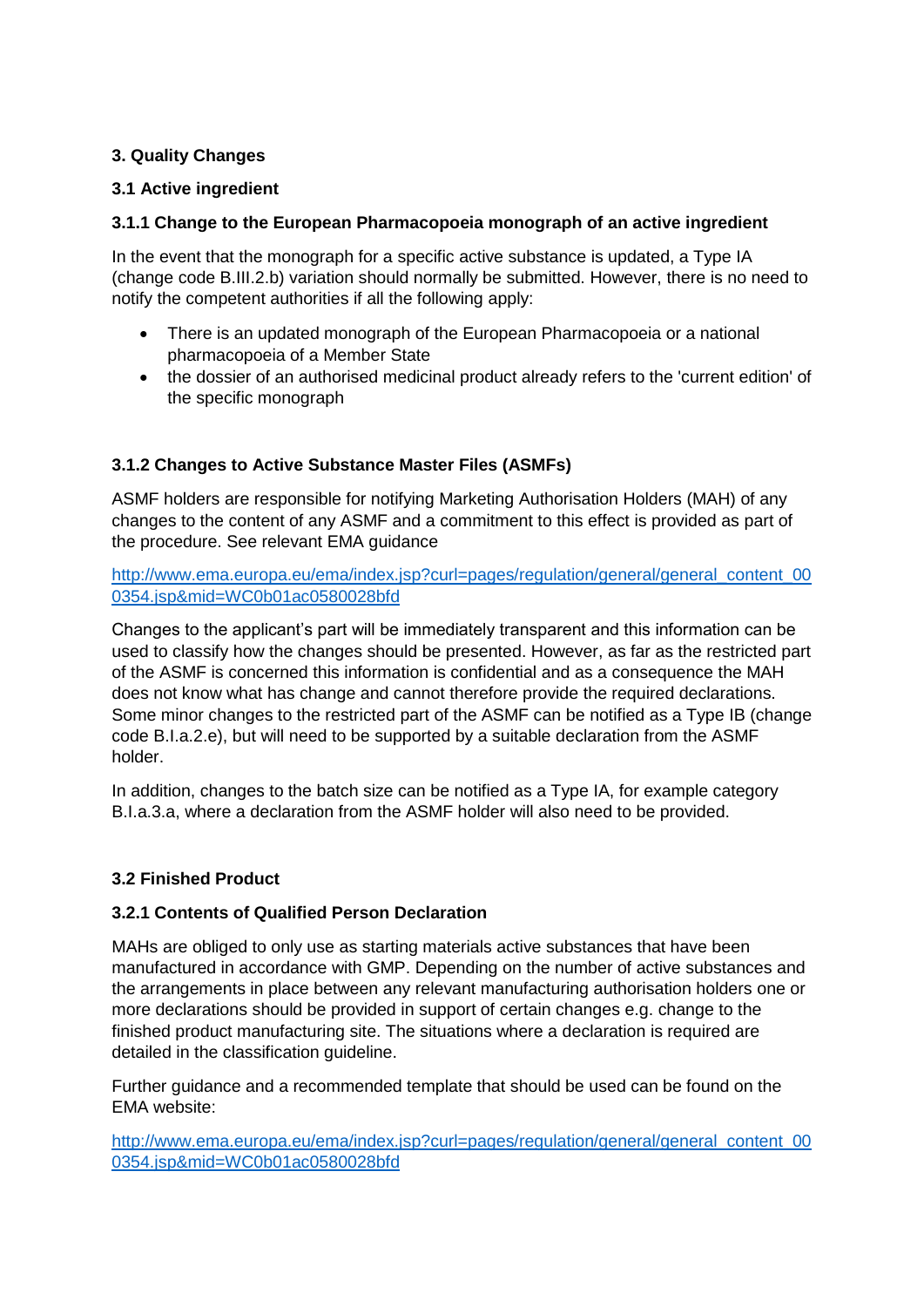## **3.2.2 Batch Specific Variations**

All products released to the market must comply with the relevant marketing authorisation. A batch-specific variation is a variation application to request agreement for a single or small number of batches of product to be released outside of the usual conditions of the marketing authorisation. The procedure is intended to be used rarely where an unexpected or unavoidable situation has arisen (for example a production problem) and approval is needed to maintain stock on the market, consequently such variations should only be submitted in exceptional circumstances.

In each case, the applicant should provide evidence that the quality, safety and efficacy of the product are unaffected by the deviation in the batch concerned.

The most near-matched change code should be selected from the application form but all batch specific variations follow normal Type II timelines and fees.

**Where it is in the interest of public health it is possible to expedite the assessment to help maintain supply levels of the product** (for example where there are no alternative suppliers). The intention is to avoid an adverse impact on public health which would otherwise arise from interruption to supply if the normal assessment timeframe was applied. In these cases justification is needed as to why the variation application is considered urgent and requires expedited assessment.

In the request we would expect information to be provided on:

- The nature of the non-compliance
- An explanation of the public health impact if there was an interruption to supply
- Information about the supply and demand situation including prescription volumes or sales demand, current stock levels, information on market share and availability of alternative products.

In the case of a potential interruption to supply Marketing Authorization holders are also obliged to contact DH to advise of that risk.

To help us handle requests for expedited assessment:

- Submit requests for expedited assessment to the RIS mailbox, variationqueries@mhra.gsi.gov.uk or alternatively, contact the RIS on 020 3080 7400. If the request is agreed you will be advised of the name of the relevant assessment team manager.
- If submitting the variation via the MHRA Portal or CESP, please give us the reference number and the date of submission as soon as this information is known as this helps us to locate the submission.
- If you have not already submitted the batch specific variation, please append a copy of the agreement to expedite it to the cover letter of your submission.

## **4. Safety, Efficacy, Pharmacovigilance Changes**

#### **4.1 Change or addition of therapeutic indications**

Depending upon the background to the change and as a consequence the level of supporting information, changes to indications can possibly be submitted under any category